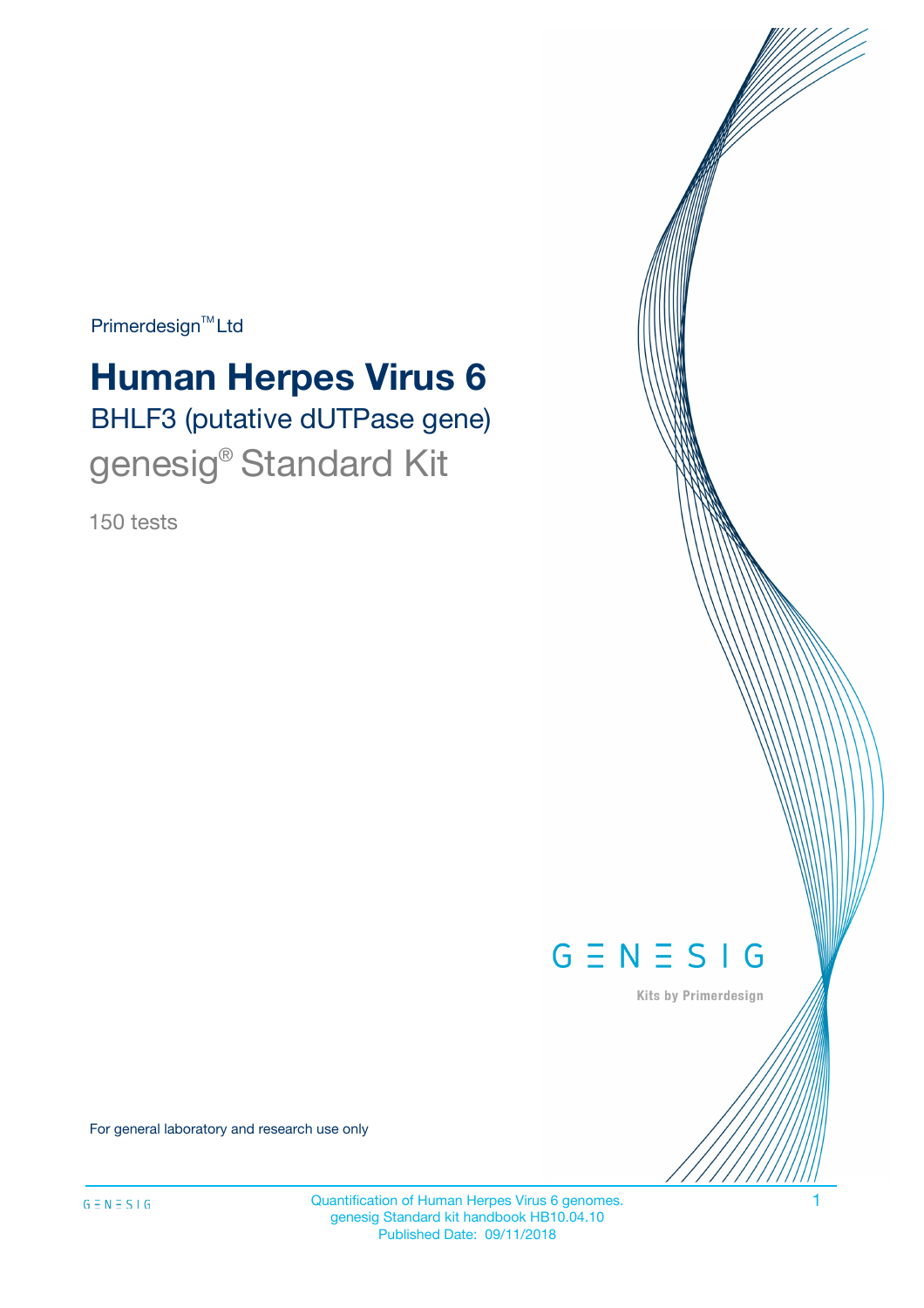# Introduction to Human Herpes Virus 6

HHV-6B is responsible for up to 93% of primary infections in Europe and North America. Such infections usually cause fever, with exanthem subitum (Roseola/rash) only being observed in 10% of cases. HHV-6 primary infections account for up to 20% of infant hospitalizations in the United States and are associated with several more severe complications, such as encephalitis, lymphadenopathy, myocarditis and myelosuppression.

After primary infection, latency is established in myeloid and bone marrow progenitors and exists for the life time of the host. The virus periodically re-activates from this latent state, with HHV-6 DNA being detectable in 20-25% of healthy adults in the United States. In the immunocompetent setting, these re-activations are often asymptomatic, but in immunosuppressed individuals there can be serious complications.

HHV-6 re-activation causes severe disease in transplant recipients and can lead to graft rejection, often in consort with other betaherpesviridae. Likewise in HIV/AIDS, HHV-6 reactivations cause disseminated infections leading to end organ disease and death. Although up to 100% of the population are exposed (seropositive) to HHV-6, most by 3 years of age, there are rare cases of primary infections in adults. In the United States, these have been linked more with HHV-6A, which is thought to be more pathogenic and more neurotropic and has been linked to several central nervous system-related disorders.

HHV-6 has also been found in multiple sclerosis patients and has been implicated as a cofactor in several other diseases, including chronic fatigue syndrome, fibromyalgia, AIDS, and temporal lobe epilepsy but no definitive link has been established.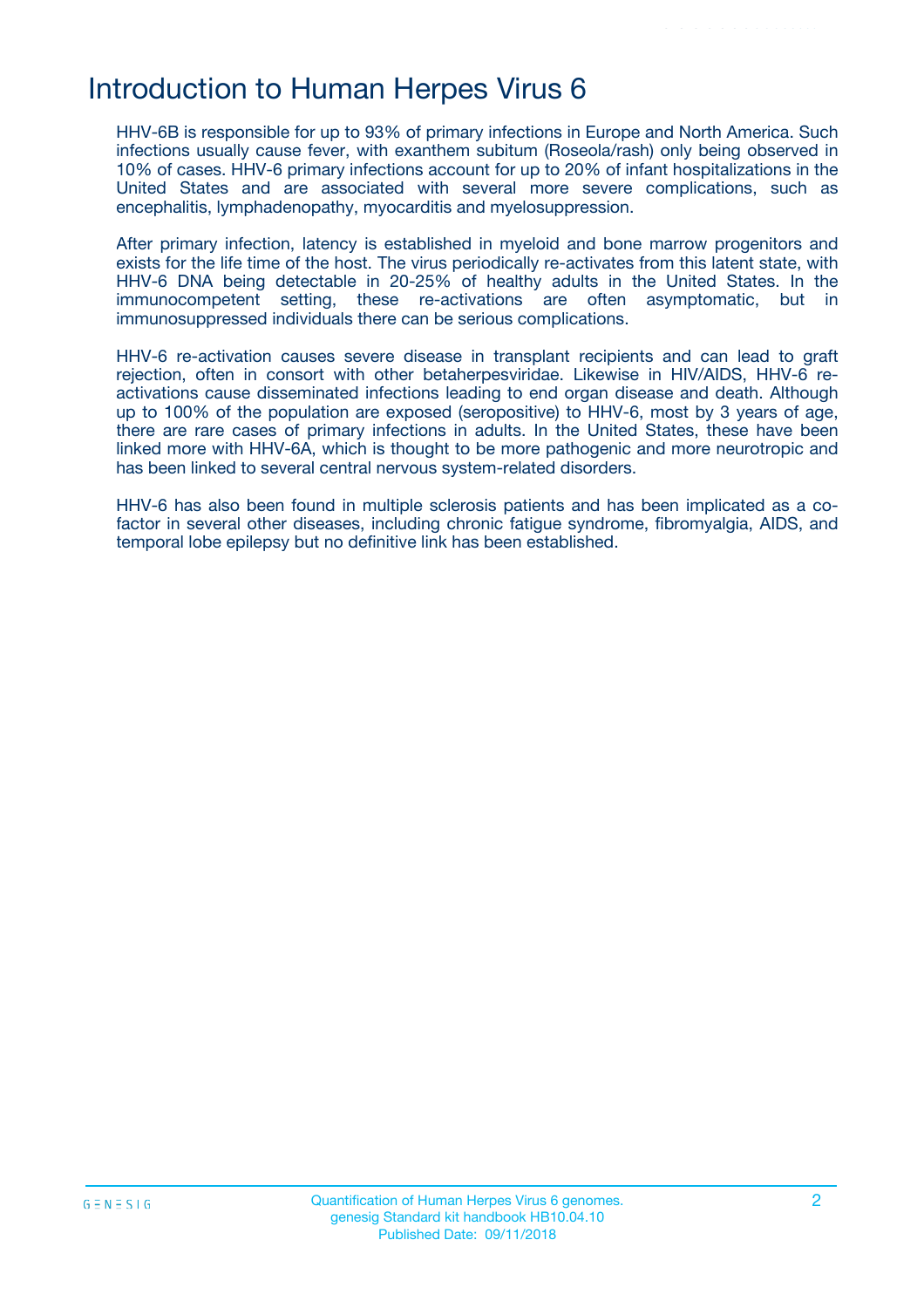

The Primerdesign genesig Kit for Human Herpes Virus 6 (HHV6) genomes is designed for the in vitro quantification of HHV6 genomes. The kit is designed to have a broad detection profile. Specifically, the primers represent 100% homology with over 95% of the NCBI database reference sequences available at the time of design.

The dynamics of genetic variation means that new sequence information may become available after the initial design. Primerdesign periodically reviews the detection profiles of our kits and when required releases new versions.

The primers have 100% homology with over 95% of reference sequences contained in the NCBI database for HHV6A and B.

If you require further information, or have a specific question about the detection profile of this kit then please send an e.mail to enquiry@primerdesign.co.uk and our bioinformatics team will answer your question.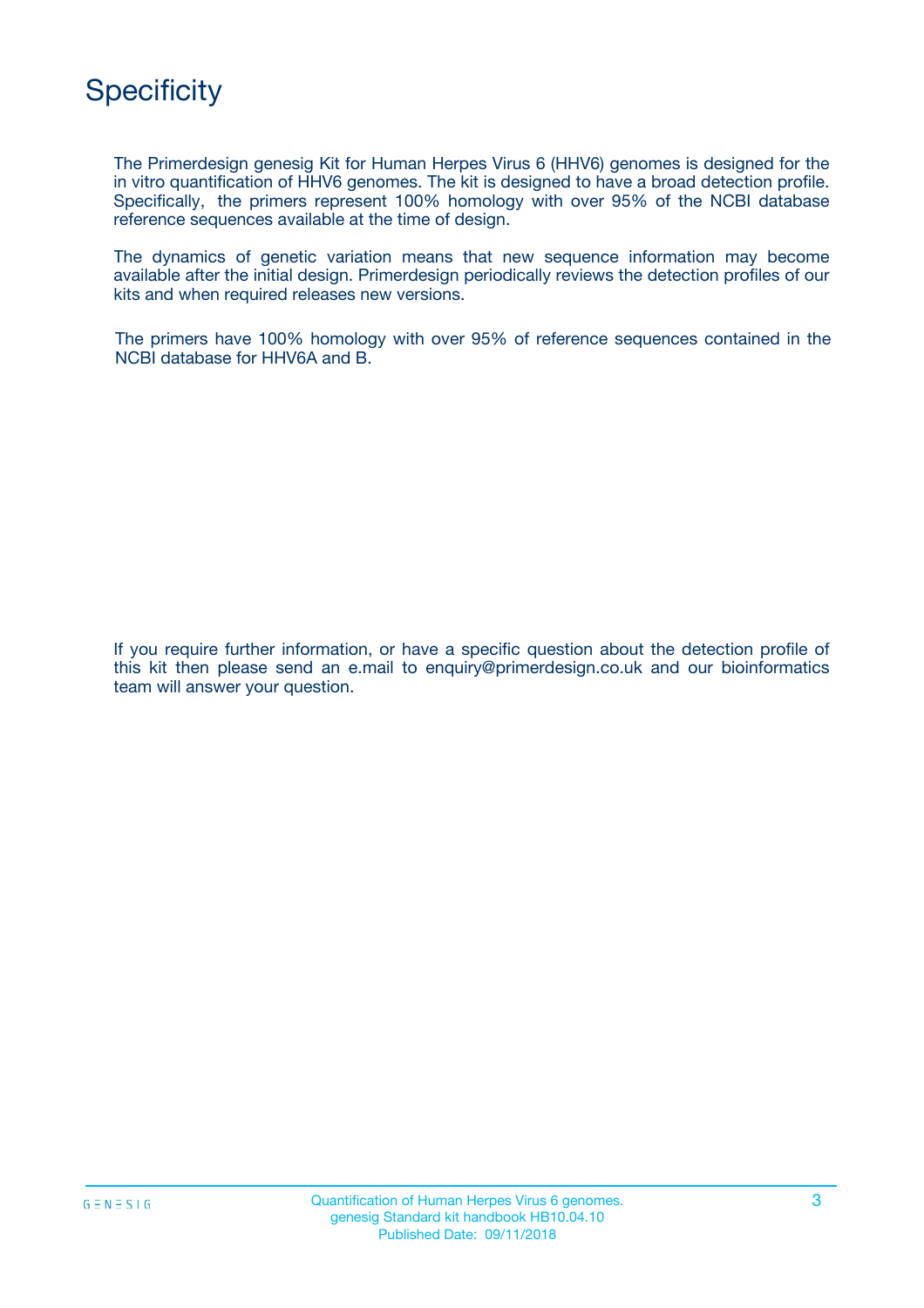# Kit contents

- **HHV6 specific primer/probe mix (150 reactions BROWN)** FAM labelled
- **HHV6 positive control template (for Standard curve RED)**
- **RNase/DNase free water (WHITE)** for resuspension of primer/probe mixes
- **Template preparation buffer (YELLOW)** for resuspension of positive control template and standard curve preparation

# Reagents and equipment to be supplied by the user

#### **Real-time PCR Instrument**

#### **Extraction kit**

This kit is recommended for use with genesig Easy DNA/RNA extraction kit. However, it is designed to work well with all processes that yield high quality RNA and DNA with minimal PCR inhibitors.

#### **oasig**TM **lyophilised or Precision**®**PLUS 2X qPCR Master Mix**

This kit is intended for use with oasig or PrecisionPLUS2X qPCR Master Mix.

**Pipettors and Tips**

**Vortex and centrifuge**

**Thin walled 1.5 ml PCR reaction tubes**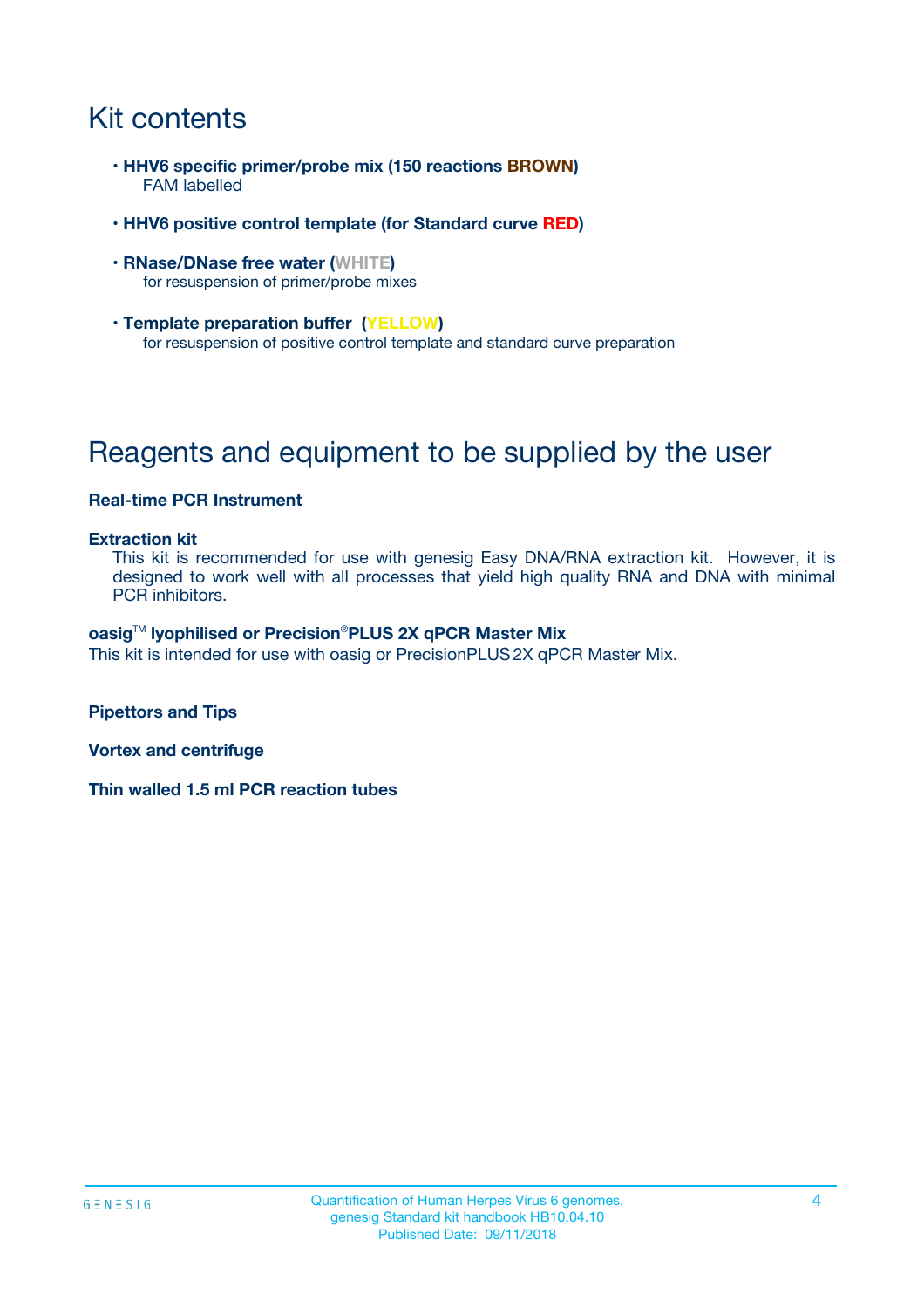### Kit storage and stability

This kit is stable at room temperature but should be stored at -20ºC on arrival. Once the lyophilised components have been resuspended they should not be exposed to temperatures above -20°C for longer than 30 minutes at a time and unnecessary repeated freeze/thawing should be avoided. The kit is stable for six months from the date of resuspension under these circumstances.

If a standard curve dilution series is prepared this can be stored frozen for an extended period. If you see any degradation in this serial dilution a fresh standard curve can be prepared from the positive control.

Primerdesign does not recommend using the kit after the expiry date stated on the pack.

### Suitable sample material

All kinds of sample material suited for PCR amplification can be used. Please ensure the samples are suitable in terms of purity, concentration, and DNA integrity. Always run at least one negative control with the samples. To prepare a negative-control, replace the template DNA sample with RNase/DNase free water.

### Dynamic range of test

Under optimal PCR conditions genesig HHV6 detection kits have very high priming efficiencies of >95% and can detect less than 100 copies of target template.

### Notices and disclaimers

This product is developed, designed and sold for research purposes only. It is not intended for human diagnostic or drug purposes or to be administered to humans unless clearly expressed for that purpose by the Food and Drug Administration in the USA or the appropriate regulatory authorities in the country of use. During the warranty period Primerdesign genesig detection kits allow precise and reproducible data recovery combined with excellent sensitivity. For data obtained by violation to the general GLP guidelines and the manufacturer's recommendations the right to claim under guarantee is expired. PCR is a proprietary technology covered by several US and foreign patents. These patents are owned by Roche Molecular Systems Inc. and have been sub-licensed by PE Corporation in certain fields. Depending on your specific application you may need a license from Roche or PE to practice PCR. Additional information on purchasing licenses to practice the PCR process may be obtained by contacting the Director of Licensing at Roche Molecular Systems, 1145 Atlantic Avenue, Alameda, CA 94501 or Applied Biosystems business group of the Applera Corporation, 850 Lincoln Centre Drive, Foster City, CA 94404. In addition, the 5' nuclease assay and other homogeneous amplification methods used in connection with the PCR process may be covered by U.S. Patents 5,210,015 and 5,487,972, owned by Roche Molecular Systems, Inc, and by U.S. Patent 5,538,848, owned by The Perkin-Elmer Corporation.

### Trademarks

Primerdesign™ is a trademark of Primerdesign Ltd.

genesig $^\circledR$  is a registered trademark of Primerdesign Ltd.

The PCR process is covered by US Patents 4,683,195, and 4,683,202 and foreign equivalents owned by Hoffmann-La Roche AG. BI, ABI PRISM® GeneAmp® and MicroAmp® are registered trademarks of the Applera Genomics (Applied Biosystems Corporation). BIOMEK® is a registered trademark of Beckman Instruments, Inc.; iCycler™ is a registered trademark of Bio-Rad Laboratories, Rotor-Gene is a trademark of Corbett Research. LightCycler™ is a registered trademark of the Idaho Technology Inc. GeneAmp®, TaqMan® and AmpliTaqGold® are registered trademarks of Roche Molecular Systems, Inc., The purchase of the Primerdesign reagents cannot be construed as an authorization or implicit license to practice PCR under any patents held by Hoffmann-LaRoche Inc.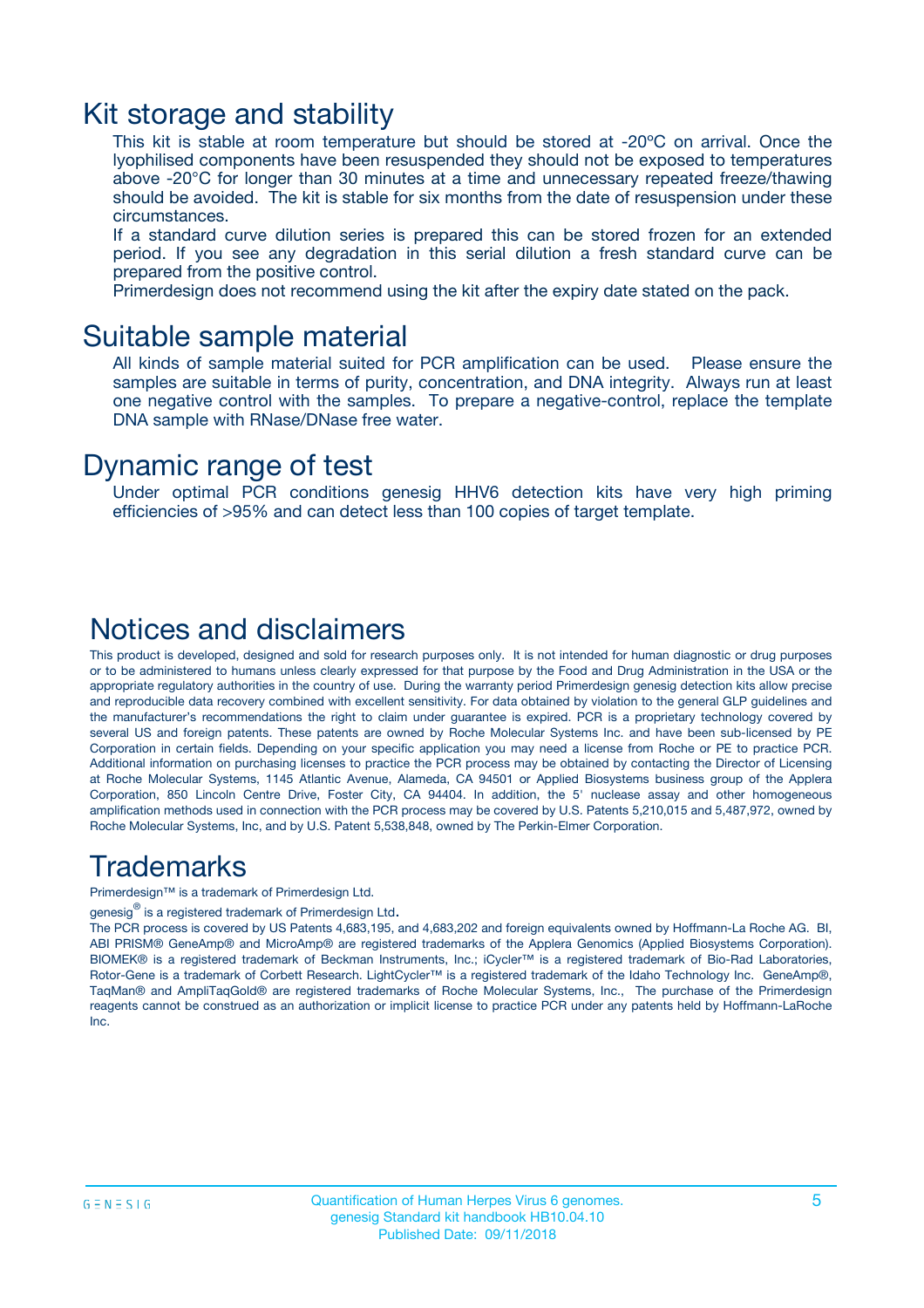# Principles of the test

#### **Real-time PCR**

A HHV6 specific primer and probe mix is provided and this can be detected through the FAM channel.

The primer and probe mix provided exploits the so-called TaqMan® principle. During PCR amplification, forward and reverse primers hybridize to the HHV6 DNA. A fluorogenic probe is included in the same reaction mixture which consists of a DNA probe labeled with a 5`-dye and a 3`-quencher. During PCR amplification, the probe is cleaved and the reporter dye and quencher are separated. The resulting increase in fluorescence can be detected on a range of qPCR platforms.

#### **Positive control**

For copy number determination and as a positive control for the PCR set up, the kit contains a positive control template. This can be used to generate a standard curve of HHV6 copy number / Cq value. Alternatively the positive control can be used at a single dilution where full quantitative analysis of the samples is not required. Each time the kit is used, at least one positive control reaction must be included in the run. A positive result indicates that the primers and probes for detecting the target HHV6 gene worked properly in that particular experimental scenario. If a negative result is obtained the test results are invalid and must be repeated. Care should be taken to ensure that the positive control does not contaminate any other kit component which would lead to false-positive results. This can be achieved by handling this component in a Post PCR environment. Care should also be taken to avoid cross-contamination of other samples when adding the positive control to the run. This can be avoided by sealing all other samples and negative controls before pipetting the positive control into the positive control well.

#### **Negative control**

To validate any positive findings a negative control reaction should be included every time the kit is used. For this reaction the RNase/DNase free water should be used instead of template. A negative result indicates that the reagents have not become contaminated while setting up the run.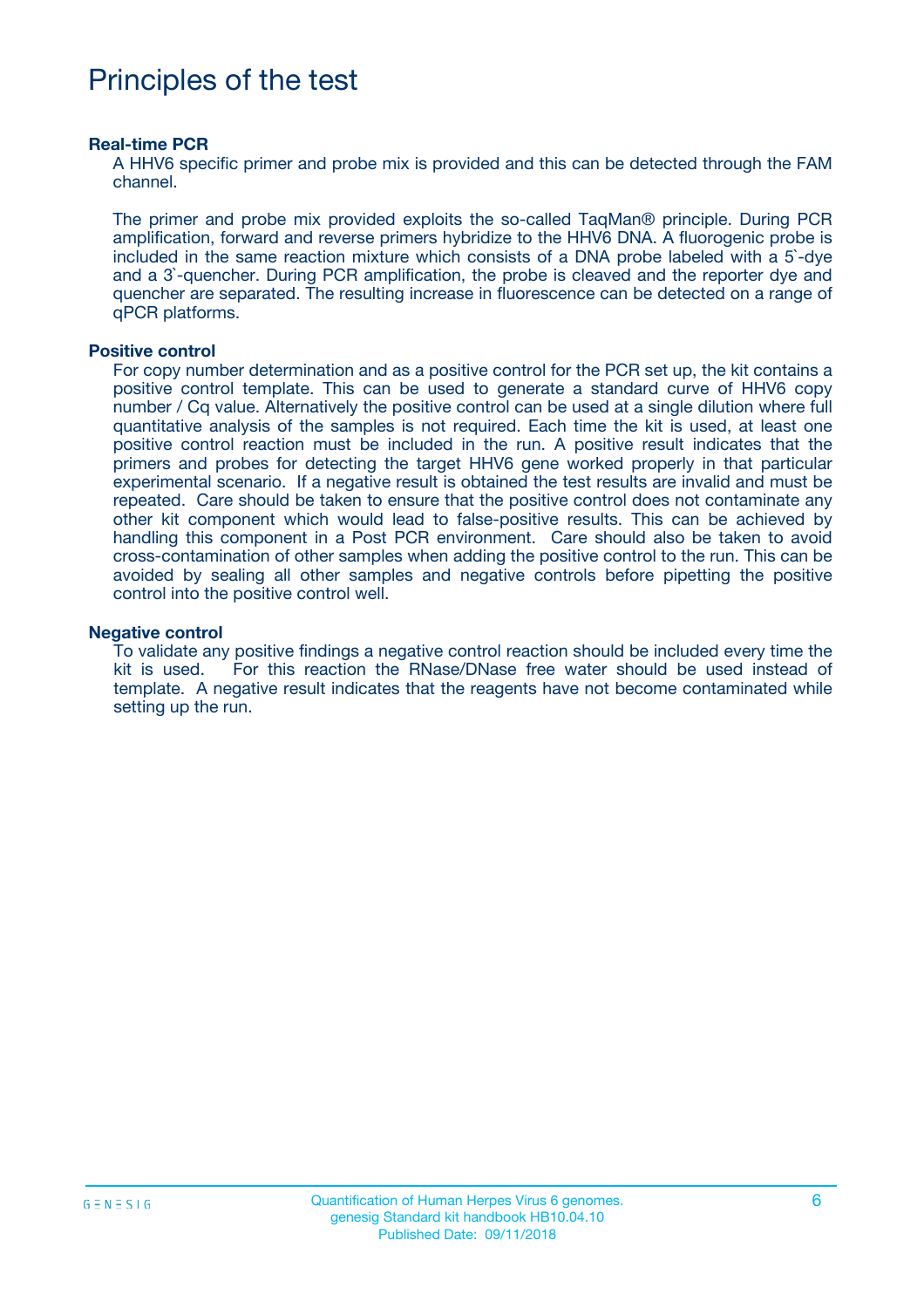### Resuspension protocol

To minimize the risk of contamination with foreign DNA, we recommend that all pipetting be performed in a PCR clean environment. Ideally this would be a designated PCR lab or PCR cabinet. Filter tips are recommended for all pipetting steps.

#### **1. Pulse-spin each tube in a centrifuge before opening.**

This will ensure lyophilised primer and probe mix is in the base of the tube and is not spilt upon opening the tube.

**2. Resuspend the kit components in the RNase/DNase free water supplied, according to the table below.**

To ensure complete resuspension, vortex each tube thoroughly.

| Component - resuspend in water<br>Volume |        |
|------------------------------------------|--------|
| <b>Pre-PCR pack</b>                      |        |
| HHV6 primer/probe mix (BROWN)            | 165 ul |

### **3. Resuspend the positive control template in the template preparation buffer supplied, according to the table below:**

To ensure complete resuspension, vortex the tube thoroughly.

| Component - resuspend in template preparation buffer |        |  |
|------------------------------------------------------|--------|--|
| <b>Post-PCR heat-sealed foil</b>                     |        |  |
| <b>HHV6 Positive Control Template (RED)</b> *        | 500 µl |  |

\* This component contains high copy number template and is a VERY significant contamination risk. It must be opened and handled in a separate laboratory environment, away from the other components.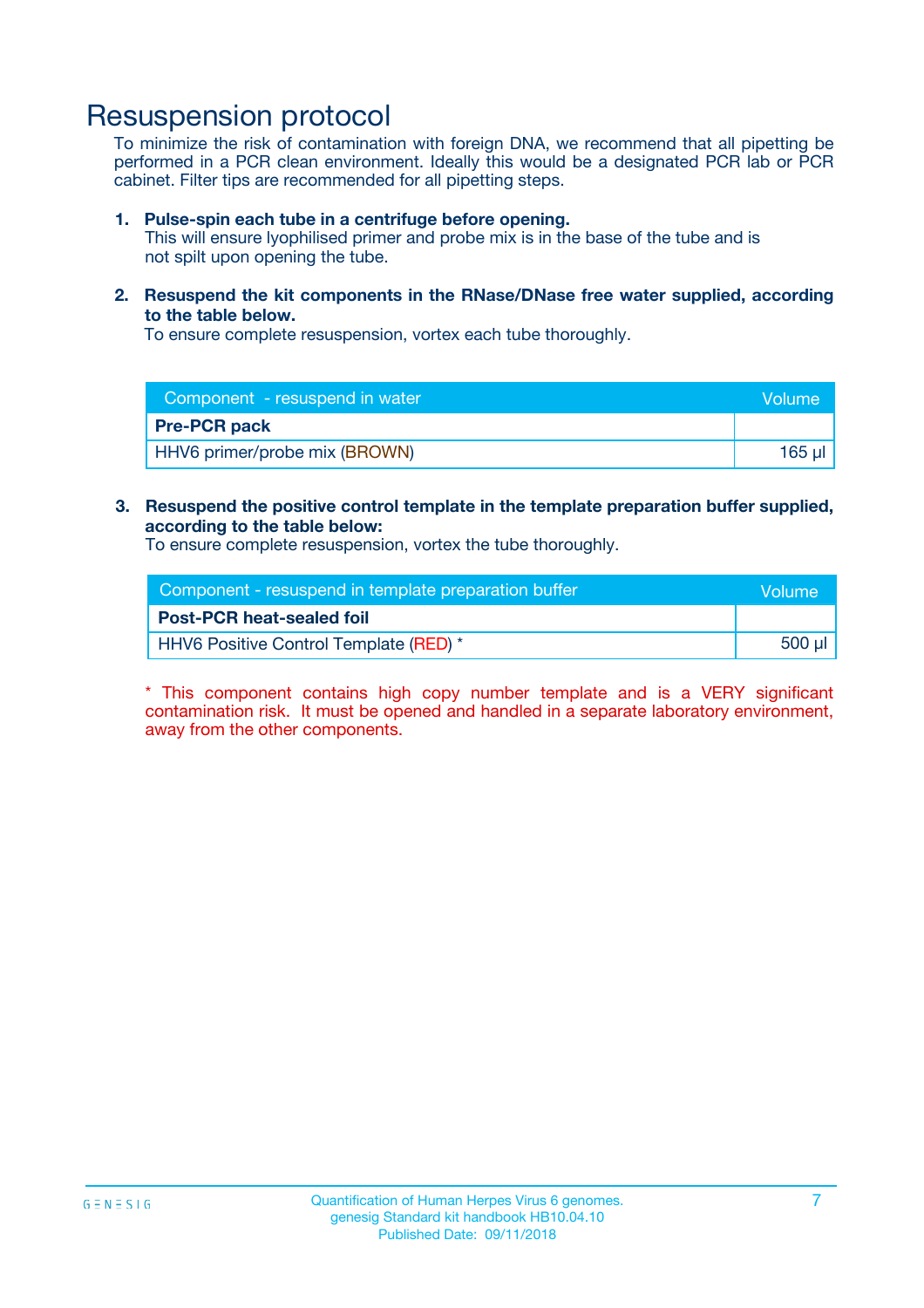# qPCR detection protocol

**1. For each DNA sample prepare a reaction mix according to the table below:** Include sufficient reactions for positive and negative controls.

| Component                                 | Volume   |
|-------------------------------------------|----------|
| oasig or PrecisionPLUS 2X qPCR Master Mix | 10 $\mu$ |
| HHV6 primer/probe mix (BROWN)             | 1 $\mu$  |
| <b>RNase/DNase free water (WHITE)</b>     | $4 \mu$  |
| <b>Final Volume</b>                       | $15$ µ   |

- **2. Pipette 15µl of this mix into each well according to your qPCR experimental plate set up.**
- **3. Prepare DNA templates for each of your samples.**
- **4. Pipette 5µl of DNA template into each well, according to your experimental plate set up.**

For negative control wells use 5µl of RNase/DNase free water. The final volume in each well is 20µl.

**5. If a standard curve is included for quantitative analysis, prepare a reaction mix according to the table below:**

| Component                                 | Volume          |
|-------------------------------------------|-----------------|
| oasig or PrecisionPLUS 2X qPCR Master Mix | $10 \mu$        |
| HHV6 primer/probe mix (BROWN)             | 1 µI            |
| <b>RNase/DNase free water (WHITE)</b>     | $4 \mu$         |
| <b>Final Volume</b>                       | 15 <sub>µ</sub> |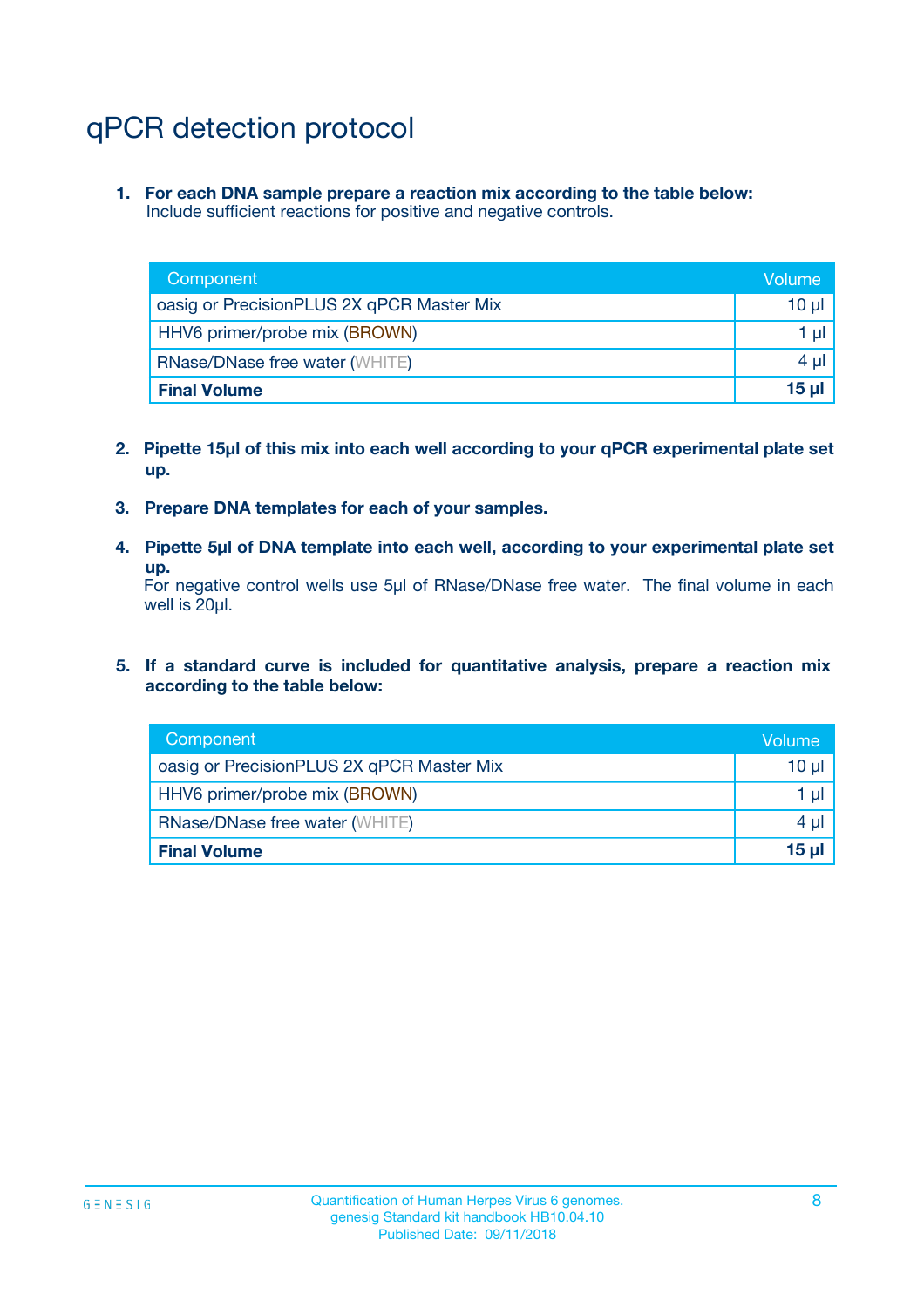### **6. Preparation of a standard curve dilution series.**

- 1) Pipette 90µl of template preparation buffer into 5 tubes and label 2-6
- 2) Pipette 10µl of Positive Control Template (RED) into tube 2
- 3) Vortex thoroughly
- 4) Change pipette tip and pipette 10µl from tube 2 into tube 3
- 5) Vortex thoroughly

Repeat steps 4 and 5 to complete the dilution series

| <b>Standard Curve</b>         | <b>Copy Number</b>     |
|-------------------------------|------------------------|
| Tube 1 Positive control (RED) | $2 \times 10^5$ per µl |
| Tube 2                        | $2 \times 10^4$ per µl |
| Tube 3                        | $2 \times 10^3$ per µl |
| Tube 4                        | $2 \times 10^2$ per µl |
| Tube 5                        | 20 per µl              |
| Tube 6                        | $2$ per $\mu$          |

7. Pipette 5µl of standard template into each well for the standard curve according to your experimental plate set up.

The final volume in each well is 20µl.

# qPCR amplification protocol

Amplification conditions using oasig or PrecisionPLUS2X qPCR Master Mix.

|             | <b>Step</b>       | <b>Time</b>     | Temp    |
|-------------|-------------------|-----------------|---------|
|             | Enzyme activation | 2 min           | 95 °C   |
| Cycling x50 | Denaturation      | 10 <sub>s</sub> | 95 $°C$ |
|             | DATA COLLECTION * | 60 s            | 60 °C   |

\* Fluorogenic data should be collected during this step through the FAM channel